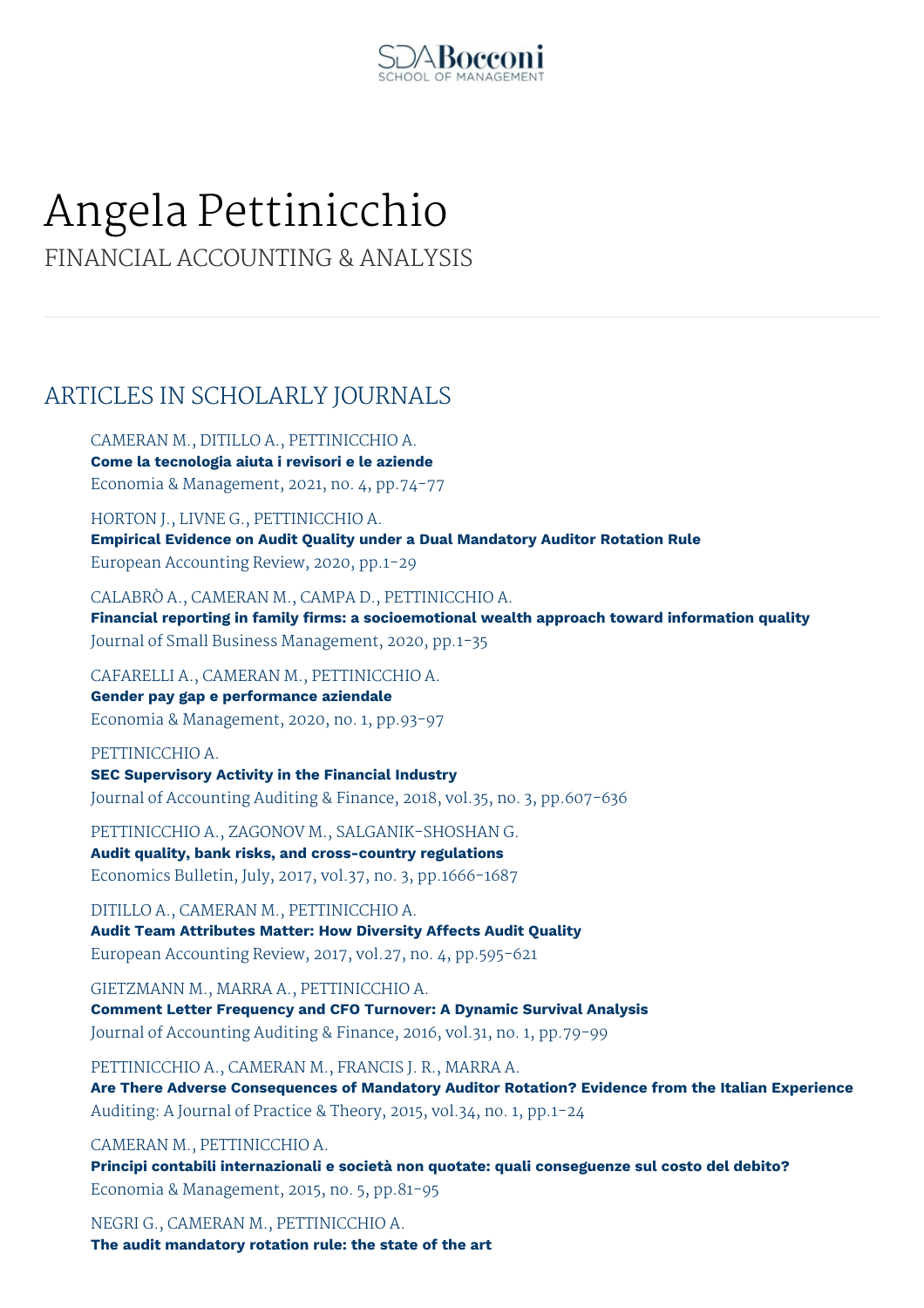The Journal of Financial Perspectives, 2015, vol.3, pp.61-75

GIETZMANN M., PETTINICCHIO A.

**External auditor reassessment of client business risk following the issuance of a comment letter by the SEC**

European Accounting Review, 2014, vol.23, no. 1, pp.57-85

CAMERAN M., CAMPA D., PETTINICCHIO A. **IFRS Adoption among Private Companies: Impact on Earnings Quality** Journal of Accounting Auditing & Finance, 2014, vol.Vol.29, no. No.3, pp.278-305

PETTINICCHIO A., CAMERAN M., MOIZER P.

**Customer satisfaction, corporate image, and service quality in professional services** The Service Industries Journal, 2010, vol.30, no. 3, pp.421-435

PETTINICCHIO A., CAMERAN M., GABBIONETA C., MOIZER P. **What do Client-firms Think of their Auditors? Evidence from the Italian Market** Corporate Reputation Review, 2010, vol.12, no. 4, pp.316-326

## RESEARCH MONOGRAPHS

CAMERAN M., DITILLO A., PETTINICCHIO A. **Auditing Teams: Dynamics and Efficiency** Routledge, Taylor and Francis Group, , 2017

PETTINICCHIO A. **La rotazione obbligatoria del revisore contabile. Un'indagine empirica nel panorama italiano** Egea, Milano, Italy, 2014

CAMERAN M., CAMPA D., PETTINICCHIO A.

**L'adozione dei principi contabili internazionali da parte delle società italiane: Determinanti ed effetti** Egea, Milano, Italy, 2013

## **TEXTBOOKS**

MARRA A., PETTINICCHIO A., SEMPRINI M. **IFRS workbook: comprehensive set of worked examples** McGraw-Hill Education, , 2016

MARRA A., PETTINICCHIO A., SEMPRINI M. **International Financial Reporting Standards. Accounting and Financial Reporting using IFRS** McGraw-Hill Education, , 2015

## CONTRIBUTION TO CHAPTERS, BOOKS OR RESEARCH MONOGRAPHS

PETTINICCHIO A. **I Prinicipi Contabili Internazionali** in *Valutazioni e Analisi di Bilancio* G.Lombardi Stocchetti(Ed), Pearson, pp.367-377, 2014